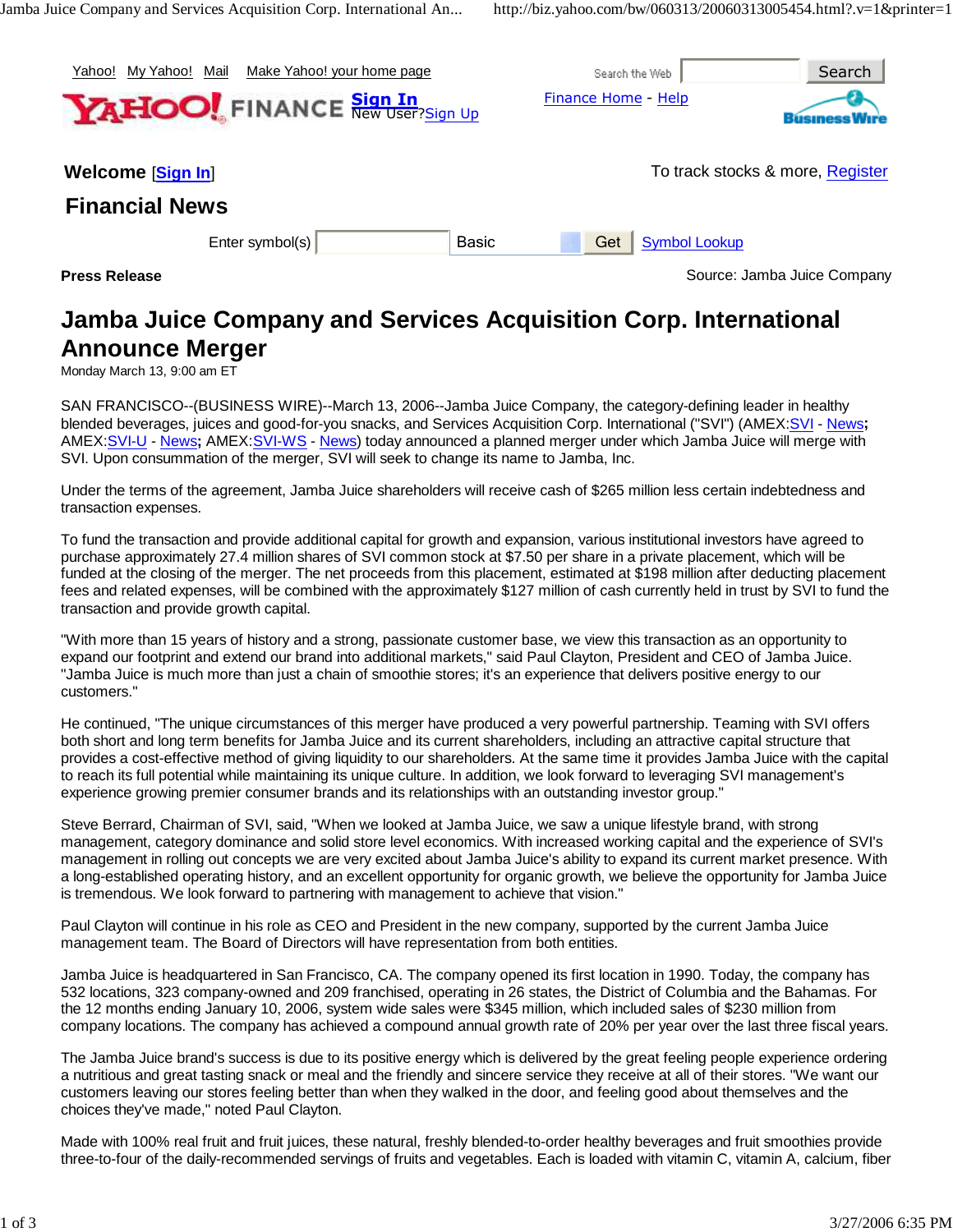and potassium and is available in a variety of sizes and options to accommodate every activity level and diet objective. For the nearest location call 1.866.4R.FRUIT or visit the web site at www.jambajuice.com.

Piper Jaffray & Co. served as financial advisor to Jamba Juice Company in connection with the transaction and Manatt, Phelps & Phillips, LLP provided legal advice. New River Capital was an advisor to SVI and Mintz, Levin was SVI's legal advisor. Broadband Capital Management LLC was the manager of the private placement.

The closings of the merger and SVI financing are subject to customary closing conditions, including approval of the merger agreement by the stockholders of both Jamba Juice Company and SVI and the expiration of any waiting periods under the Hart-Scott-Rodino Antitrust Improvements Act of 1976 as amended. In addition, the closing is conditioned on holders of not more than 20% of the shares of SVI voting against the merger and electing to convert their SVI shares into cash, as permitted by the SVI certificate of incorporation.

### About SVI

SVI is a blank check company that was formed for the specific purpose of consummating a business combination. SVI raised net proceeds of approximately \$127 million through its initial public offering consummated in July 2005 and has dedicated its time since the offering to seeking and evaluating business combination opportunities. The management of SVI includes former executives from organizations such as Blockbuster Entertainment Group, AutoNation and Boca Resorts.

#### About Piper Jaffray

Piper Jaffray & Co. is the chief operating subsidiary of Piper Jaffray Companies (NYSE: PJC - News), a focused securities firm dedicated to delivering superior financial advice, investment products and transaction execution within selected sectors of the financial services marketplace.

#### About New River Capital

New River, based in Fort Lauderdale, FL, is a private equity firm focused on partnering with talented entrepreneurs to help them build great companies and deliver superior value to their customers, employees and shareholders. The firm specializes in working with branded consumer and business service companies such as Swisher Hygiene, Pivotal Fitness and Certilearn.

#### About Broadband Capital Management

Broadband Capital Management LLC, based in NYC, is a boutique investment banking firm, specializing in public-private equity offerings, private placements in public equities (PIPEs) and reverse mergers. Broadband Capital is a full service broker-dealer.

## Forward-looking Statements

This press release contains forward-looking statements within the meaning of the Private Securities Litigation Reform Act of 1995, about SVI, Jamba Juice and their combined business after completion of the proposed acquisition. Forward looking statements are statements that are not historical facts. Such forward-looking statements, based upon the current beliefs and expectations of SVI's and Jamba Juice's management, are subject to risks and uncertainties, which could cause actual results to differ from the forward looking statements. The following factors, among others, could cause actual results to differ from those set forth in the forward-looking statements: the failure of SVI stockholders to approve the plan and agreement of merger and the transactions contemplated thereby; the number and percentage of SVI stockholders voting against the acquisition; changing interpretations of generally accepted accounting principles; continued compliance with government regulations; legislation or regulatory environments, requirements or changes adversely affecting the businesses in which Jamba Juice is engaged; demand for the products and services that Jamba Juice provides, general economic conditions; geopolitical events and regulatory changes, as well as other relevant risks detailed in SVI's filings with the Securities and Exchange Commission. The information set forth herein should be read in light of such risks. Neither SVI nor Jamba Juice assumes any obligation to update the information contained in this press release.

## Additional Information and Where to Find It

In connection with the proposed acquisition and financing and required stockholder approval, SVI will file with the Securities and Exchange Commission a proxy statement which will be mailed to the stockholders of SVI. SVI's stockholders are urged to read the proxy statement and other relevant materials when they become available as they will contain important information about the acquisition of Jamba Juice and the related private placement financing. SVI stockholders will be able to obtain a free copy of such filings at the Securities and Exchange Commission's internet site (http://www.sec.gov). Copies of such filings can also be obtained, without charge, by directing a request to SVI, 401 East Las Olas Boulevard, Suite 1140, Fort Lauderdale, Florida 33301.

SVI and its officers and directors may be deemed to have participated in the solicitation of proxies from SVI's stockholders in favor of the approval of the acquisition and related private placement financing. Information concerning SVI's directors and executive officers is set forth in the publicly filed documents of SVI. Stockholder may obtain more detailed information regarding the direct and indirect interests of SVI and its directors and executive officers in the acquisition and related private placement